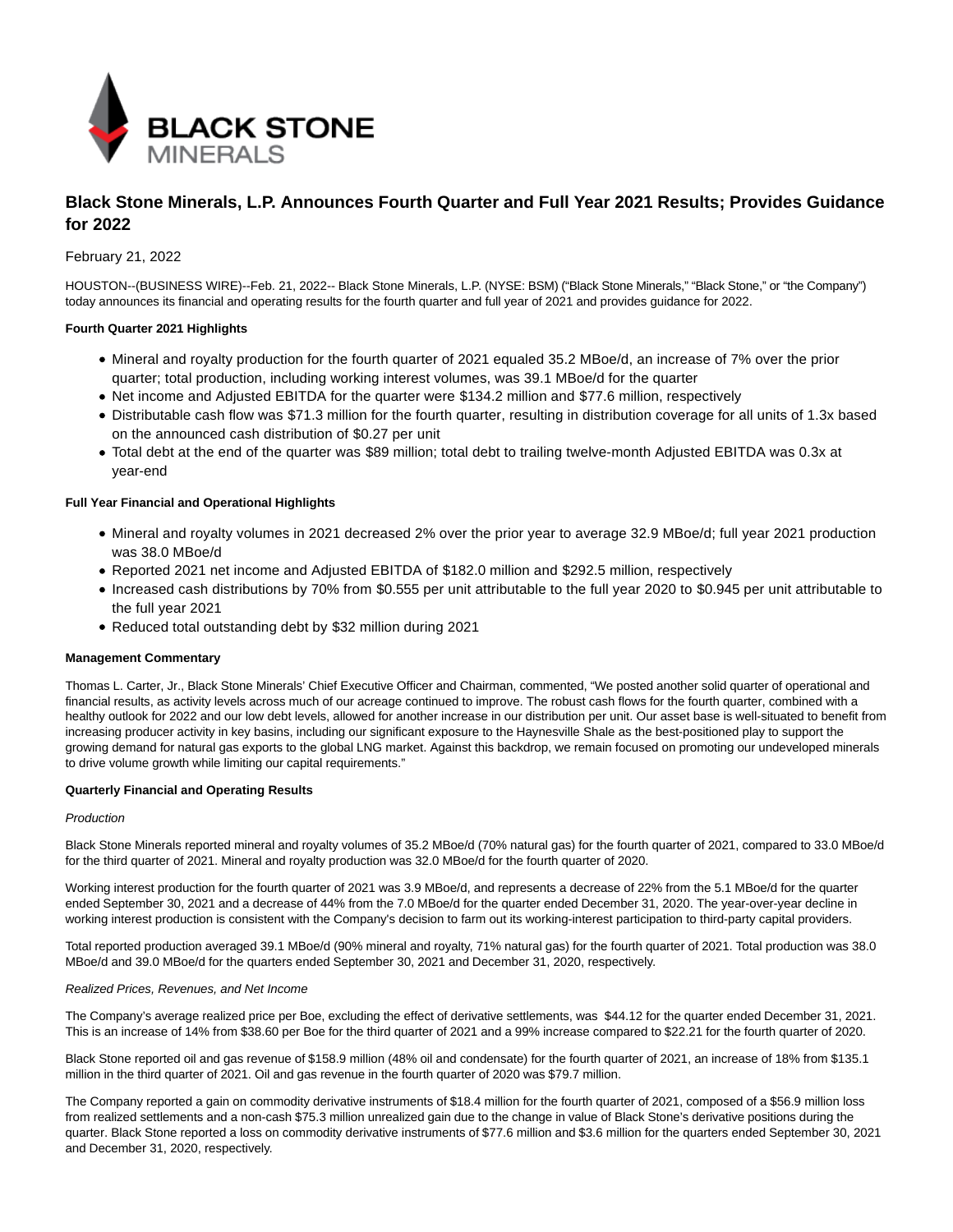Lease bonus and other income was \$2.1 million for the fourth quarter of 2021, primarily related to leasing activity in the Permian Basin and Gulf Coast plays, in addition to proceeds from surface use waivers associated with new solar developments. Lease bonus and other income for the quarters ended September 30, 2021 and December 31, 2020 was \$2.3 million and \$1.4 million, respectively.

There was no impairment for the quarters ended December 31, 2021, September 30, 2021, and December 31, 2020.

The Company reported net income of \$134.2 million for the quarter ended December 31, 2021, compared to net income of \$16.2 million in the preceding quarter. For the quarter ended December 31, 2020, net income was \$30.3 million.

#### Adjusted EBITDA and Distributable Cash Flow

Adjusted EBITDA for the fourth quarter of 2021 was \$77.6 million, which compares to \$76.5 million in the third quarter of 2021 and \$72.3 million in the fourth quarter of 2020. Distributable cash flow for the quarter ended December 31, 2021 was \$71.3 million. For the quarters ended September 30, 2021 and December 31, 2020, distributable cash flow was \$70.2 million and \$65.9 million, respectively.

#### 2021 Proved Reserves

Estimated proved oil and natural gas reserves at year-end 2021 were 59.8 MMBoe, an increase of 7% from 56.0 MMBoe at year-end 2020, and were approximately 68% natural gas and 94% proved developed producing. The standardized measure of discounted future net cash flows was \$972.1 million at the end of 2021, as compared to \$493.5 million at year-end 2020.

Netherland, Sewell and Associates, Inc., an independent, third-party petroleum engineering firm, evaluated Black Stone Minerals' estimate of its proved reserves and PV-10 at December 31, 2021. These estimates were prepared using reference prices of \$66.55 per barrel of oil and \$3.60 per MMBTU of natural gas in accordance with the applicable rules of the Securities and Exchange Commission (as compared to prompt month prices of \$91.07 per barrel of oil and \$4.43 per MMBTU of natural gas as of February 18, 2022). These prices were adjusted for quality and market differentials, transportation fees, and, in the case of natural gas, the value of natural gas liquids. A reconciliation of proved reserves is presented in the summary financial tables following this press release.

#### Financial Position and Activities

As of December 31, 2021, Black Stone Minerals had \$8.9 million in cash and \$89.0 million outstanding under its credit facility. The Company paid down \$10 million of debt during the fourth quarter of 2021 and \$32 million of debt during the full year. The ratio of total debt at year-end to 2021 Adjusted EBITDA was 0.3x. The Company's borrowing base at December 31, 2021 was \$400 million, and the Company's next regularly scheduled borrowing base redetermination is set for April 2022. Black Stone is in compliance with all financial covenants associated with its credit facility.

As of February 18, 2022, \$58.0 million was outstanding under the credit facility and the Company had \$8.7 million in cash.

During the fourth quarter of 2021, the Company made no repurchases of units under the Board-approved \$75 million unit repurchase program.

#### Fourth Quarter 2021 Distributions

As previously announced, the Board approved a cash distribution of \$0.27 for each common unit attributable to the fourth quarter of 2021. The quarterly distribution coverage ratio attributable to the fourth quarter of 2021 was approximately 1.3x. These distributions will be paid on February 23, 2022 to unitholders of record as of the close of business on February 16, 2022.

### **Activity Update**

#### Rig Activity

As of December 31, 2021, Black Stone had 95 rigs operating across its acreage position, a 61% increase to rig activity on the Company's acreage as of September 30, 2021 and more than twice the 38 rigs operating on the Company's acreage as of December 31, 2020. Black Stone believes its substantial natural gas-weighted asset positions, particularly those in and around the Gulf Coast, are well-situated to benefit from the expected continued increase in demand for LNG exports from the United States. The U.S. Energy Information Administration ("EIA") estimates that U.S. LNG exports averaged 11.2 billion cubic feet per day (Bcf/d) in January 2022, up from 10.4 Bcf/d in the fourth quarter of 2021, supported by large price differences between the Henry Hub price in the United States and spot prices in Europe and Asia. The EIA expects high levels of U.S. LNG exports to continue into 2022, averaging 16% above 2021 levels. The EIA forecast reflects the assumption that global natural gas demand remains strong and that expected additional U.S. LNG export capacity comes online.

### Shelby Trough Development Update

In Angelina County, Texas, two wells are currently producing under Black Stone's development agreement with Aethon Energy ("Aethon"), and another eight wells are being drilled or completed. Aethon is currently drilling three wells under the separate development agreement covering San Augustine County, Texas.

### Shelby Trough Farmout Update

On December 29, 2021, Black Stone entered into a farmout agreement with Azul-SA, LLC ("Azul") covering certain Haynesville and Bossier shale acreage in San Augustine County, Texas subject to the Aethon development agreement (the "Azul Farmout"). Under the terms of the Azul Farmout, Azul will earn 20% of the Partnership's working interest in the partitioned acreage from XTO (up to a maximum of 10% on an 8/8ths basis) and 50% of the Partnership's working interest in other areas (up to a maximum of 12.5% on an 8/8ths basis) in wells drilled and operated by Aethon in accordance with the development agreement. The Partnership will receive an ORRI before payout and an increased ORRI after payout on all wells drilled under the Azul Farmout. As of December 31, 2021, three wells have been spud in the contract area subject to the Azul Farmout.

#### Austin Chalk Update

Black Stone has entered into agreements with multiple operators to drill wells using advanced fracturing and completion techniques in the areas of the Austin Chalk in East Texas where the Company has significant acreage positions. Five wells have been drilled and turned to sales, and another two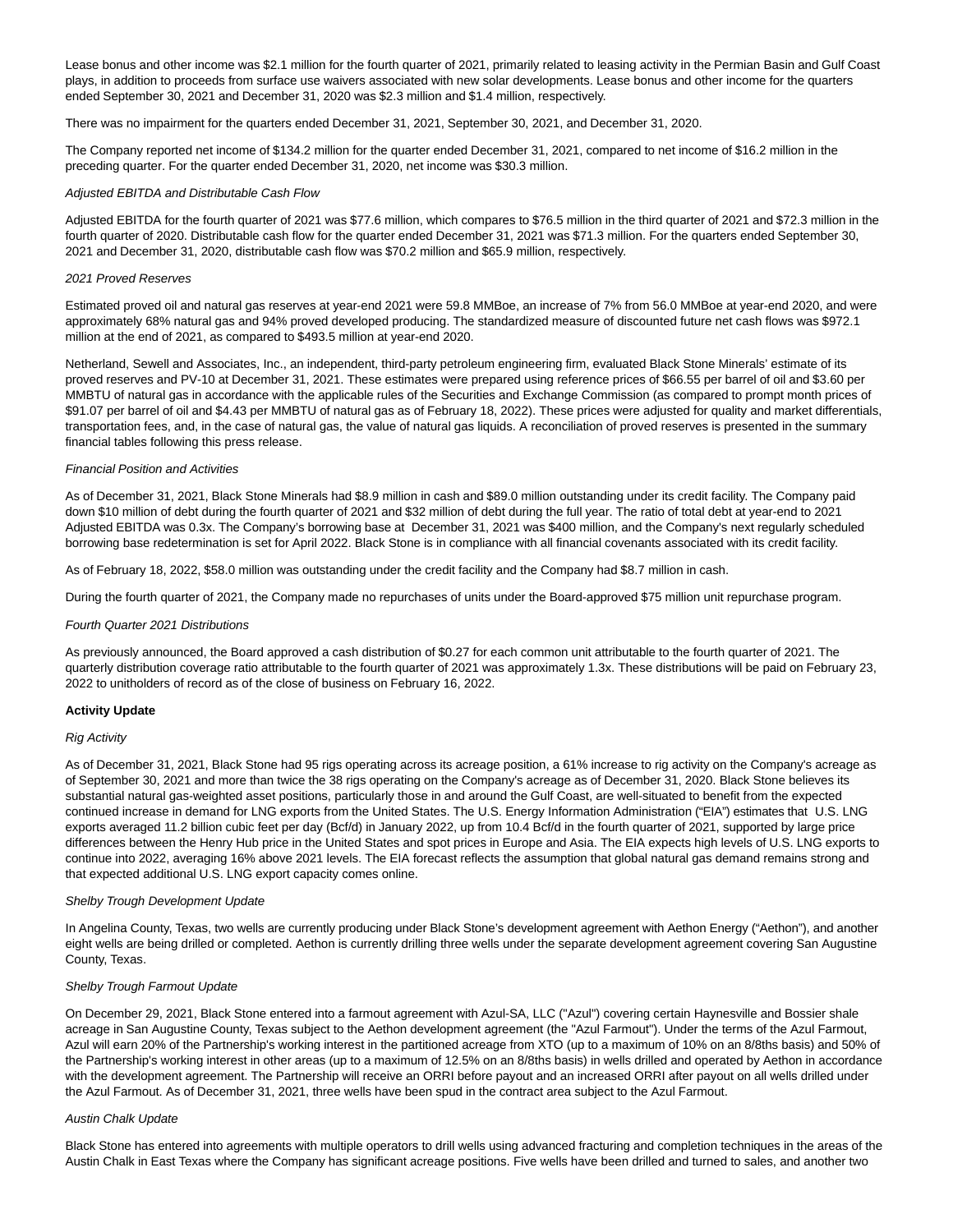wells are in various stages of drilling or completion under these agreements. Early results from these wells, while showing some variability, demonstrate that higher-intensity completions can significantly improve well performance relative to prior generation completion technology and the performance of unstimulated wells.

#### **Summary 2022 Guidance**

Following are the key assumptions in Black Stone Minerals' 2022 guidance, as well as comparable results for 2021:

|                                                                                  | FY 2021 Actual FY 2022 Est. |                 |
|----------------------------------------------------------------------------------|-----------------------------|-----------------|
| Mineral and royalty production (MBoe/d)                                          | 32.9                        | $31 - 33$       |
| Working interest production (MBoe/d)                                             | 5.1                         | $3 - 4$         |
| Total production (MBoe/d)                                                        | 38.0                        | $34 - 37$       |
| Percentage natural gas                                                           | 74%                         | 72%             |
| Percentage royalty interest                                                      | 87%                         | 90%             |
| Lease bonus and other income (\$MM)                                              | \$14.3                      | $$10 - $12$     |
| Lease operating expense (\$MM)                                                   | \$13.1                      | $$10 - $12$     |
| Production costs and ad valorem taxes (as % of total pre-derivative O&G revenue) | 10%                         | 10% - 12%       |
| G&A - cash (\$MM)                                                                | \$36.5                      | $$36 - $38$     |
| G&A - non-cash (\$MM)                                                            | \$12.2                      | $$13 - $15$     |
| G&A - TOTAL (\$MM)                                                               | \$48.7                      | $$49 - $53$     |
| DD&A (\$/Boe)                                                                    | \$4.39                      | $$4.25 - $4.50$ |

Black Stone expects royalty production to be consistent with or decline slightly in 2022 relative to full year 2021 levels. Factors influencing the production outlook include the expectation of increased producer activity in the Louisiana Haynesville / Bossier and West Texas Midland / Delaware plays, offset by the natural decline in producing wells in the Shelby Trough before activity from the development agreements with Aethon in that area is expected to fully ramp up over the next two years.

Working interest production is expected to decline in 2022 as a result of Black Stone's decision in 2017 to farm-out participation in its working interest opportunities.

The Partnership expects general and administrative expenses to be slightly higher in 2022 as a result of selective hires made to enhance Black Stone's ability to evaluate and market its undeveloped acreage positions to potential operators.

### Hedge Position

Black Stone has commodity derivative contracts in place covering portions of its anticipated production for 2022 and 2023, including derivative contracts put in place after the end of the year. The Company's hedge position as of February 18, 2022, is summarized in the following tables:

#### Crude Oil Swaps

|        |        | <b>Weighted Avg</b> |
|--------|--------|---------------------|
| Period | Volume | Price               |
|        | MBbl   | \$/Bbl              |
| 4Q21   | 220    | \$38.97             |
| 1022   | 540    | \$62.72             |
| 2Q22   | 660    | \$66.47             |
| 3Q22   | 660    | \$66.47             |
| 4Q22   | 660    | \$66.47             |
| 1023   | 180    | \$80.40             |
|        |        |                     |

#### Natural Gas Swaps

|        |             | <b>Weighted Avg</b> |
|--------|-------------|---------------------|
| Period | Volume      | Price               |
|        | <b>MMcf</b> | \$/Mcf              |
| 1022   | 8,230       | \$3.03              |
| 2Q22   | 8,910       | \$3.12              |
| 3Q22   | 9.000       | \$3.12              |
| 4Q22   | 9,000       | \$3.12              |
| 1Q23   | 2,700       | \$3.62              |
| 2Q23   | 1,820       | \$3.28              |
| 3Q23   | 1.840       | \$3.28              |
| 4Q23   | 1.840       | \$3.28              |
|        |             |                     |

More detailed information about the Company's existing hedging program can be found in the Annual Report on Form 10-K, which is expected to be filed on or around February 22, 2022.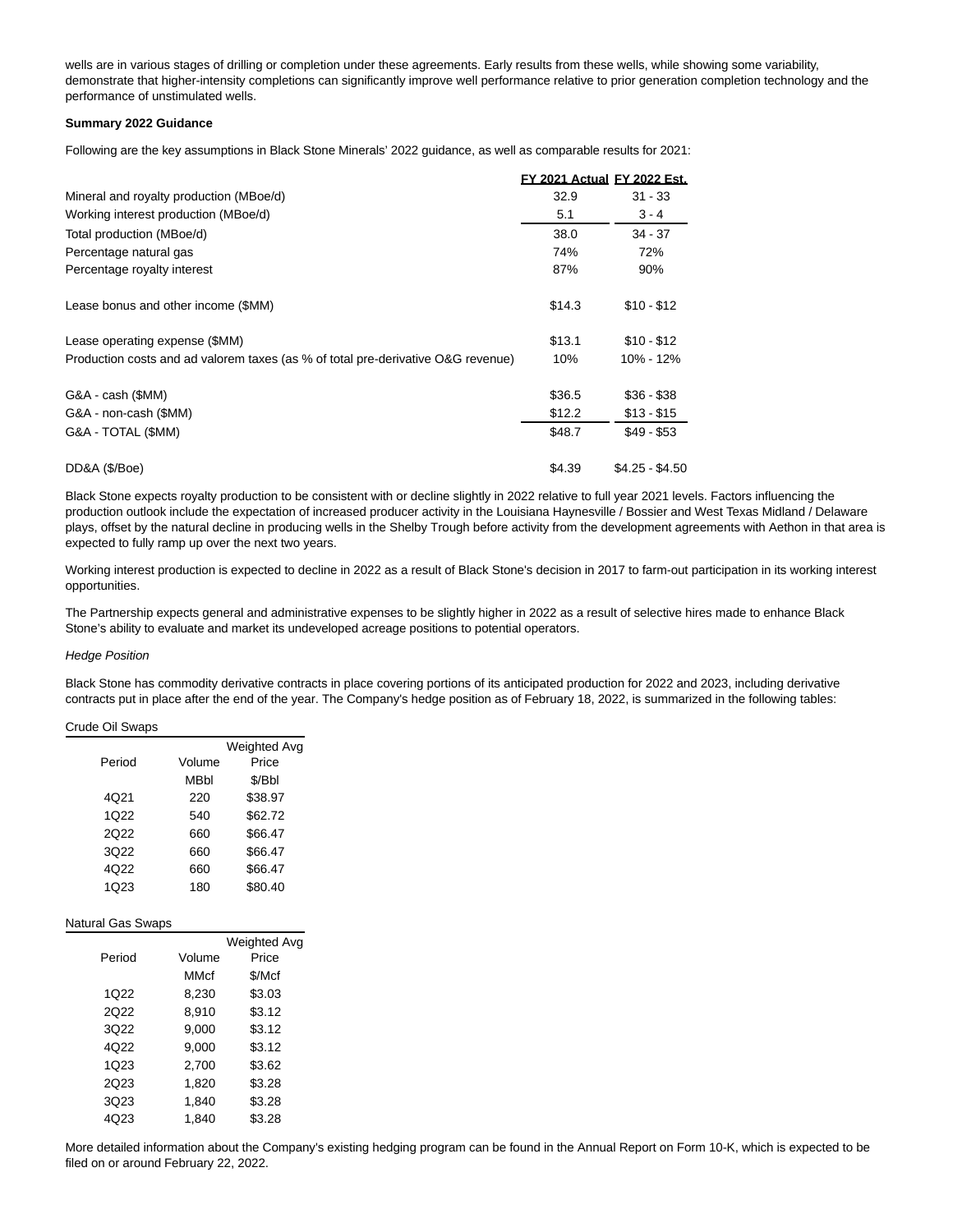### **Conference Call**

Black Stone Minerals will host a conference call and webcast for investors and analysts to discuss its results for the fourth quarter and full year of 2021 on Tuesday, February 22, 2022 at 9:00 a.m. Central Time. Black Stone recommends participants who do not anticipate asking questions to listen to the call via the live broadcast available at [http://investor.blackstoneminerals.com.](https://cts.businesswire.com/ct/CT?id=smartlink&url=http%3A%2F%2Finvestor.blackstoneminerals.com&esheet=52582555&newsitemid=20220221005289&lan=en-US&anchor=http%3A%2F%2Finvestor.blackstoneminerals.com&index=1&md5=50e952a344495b96b6dad56ac076a7bf) Analysts and investors who wish to ask questions should dial should dial (877) 447-4732 and use conference code 3336347. A recording of the conference call will be available at that site through Black Stone's website through March 24, 2022.

### **About Black Stone Minerals, L.P.**

Black Stone Minerals is one of the largest owners of oil and natural gas mineral interests in the United States. The Company owns mineral interests and royalty interests in 41 states in the continental United States. Black Stone believes its large, diversified asset base and long-lived, non-costbearing mineral and royalty interests provide for relatively stable production and reserves over time, with minimal operating costs or capital requirements, allowing the majority of generated cash flow to be distributed to unitholders.

### **Forward-Looking Statements**

This news release includes forward-looking statements. All statements, other than statements of historical facts, included in this news release that address activities, events or developments that the Company expects, believes or anticipates will or may occur in the future are forward-looking statements. Terminology such as "will," "may," "should," "expect," "anticipate," "plan," "project," "intend," "estimate," "believe," "target," "continue," "potential," the negative of such terms, or other comparable terminology often identify forward-looking statements. Except as required by law, Black Stone Minerals undertakes no obligation and does not intend to update these forward-looking statements to reflect events or circumstances occurring after this news release. You are cautioned not to place undue reliance on these forward-looking statements, which speak only as of the date of this news release. All forward-looking statements are qualified in their entirety by these cautionary statements. These forward-looking statements involve risks and uncertainties, many of which are beyond the control of Black Stone Minerals, which may cause the Company's actual results to differ materially from those implied or expressed by the forward-looking statements. Important factors that could cause actual results to differ materially from those in the forward-looking statements include, but are not limited to, those summarized below:

- the Company's ability to execute its business strategies;
- the scope and duration of the COVID-19 pandemic and actions taken by government authorities and other parties in response to the pandemic
- the volatility of realized oil and natural gas prices;
- the level of production on the Company's properties;
- overall supply and demand for oil and natural gas, as well as regional supply and demand factors, delays, or interruptions of production;
- conservation measures, technological advances, and general concern about the environmental impact of the production and use of fossil fuels;
- the Company's ability to replace its oil and natural gas reserves;
- the Company's ability to identify, complete, and integrate acquisitions;
- general economic, business, or industry conditions;
- cybersecurity incidents, including data security breaches or computer viruses;
- competition in the oil and natural gas industry; and
- the level of drilling activity by the Company's operators, particularly in areas such as the Shelby Trough where the Company has concentrated acreage positions.

# **BLACK STONE MINERALS, L.P. CONSOLIDATED STATEMENTS OF OPERATIONS (Unaudited) (In thousands, except per unit amounts)**

|                                                 |              | <b>Three Months Ended</b><br>December 31, | Year Ended December 31, |                |  |
|-------------------------------------------------|--------------|-------------------------------------------|-------------------------|----------------|--|
|                                                 | 2021         | 2020                                      | 2021                    | 2020           |  |
| <b>REVENUE</b>                                  |              |                                           |                         |                |  |
| Oil and condensate sales                        | 75.743<br>\$ | \$<br>36,786 \$                           | 235,771                 | 148,631<br>\$. |  |
| Natural gas and natural gas liquids sales       | 83,134       | 42,866                                    | 255,671                 | 138,926        |  |
| Lease bonus and other income                    | 2,097        | 1,414                                     | 14,292                  | 9,083          |  |
| Revenue from contracts with customers           | 160.974      | 81,066                                    | 505,734                 | 296,640        |  |
| Gain (loss) on commodity derivative instruments | 18,449       | (3,640)                                   | (146, 474)              | 46,111         |  |
| <b>TOTAL REVENUE</b>                            | 179,423      | 77,426                                    | 359,260                 | 342,751        |  |
| <b>OPERATING (INCOME) EXPENSE</b>               |              |                                           |                         |                |  |
| Lease operating expense                         | 3.252        | 3.742                                     | 13,056                  | 14,022         |  |
| Production costs and ad valorem taxes           | 14,340       | 11,637                                    | 49.809                  | 43,473         |  |
| <b>Exploration expense</b>                      | 2            |                                           | 1,082                   | 29             |  |
| Depreciation, depletion, and amortization       | 14.666       | 19.820                                    | 61,019                  | 82,018         |  |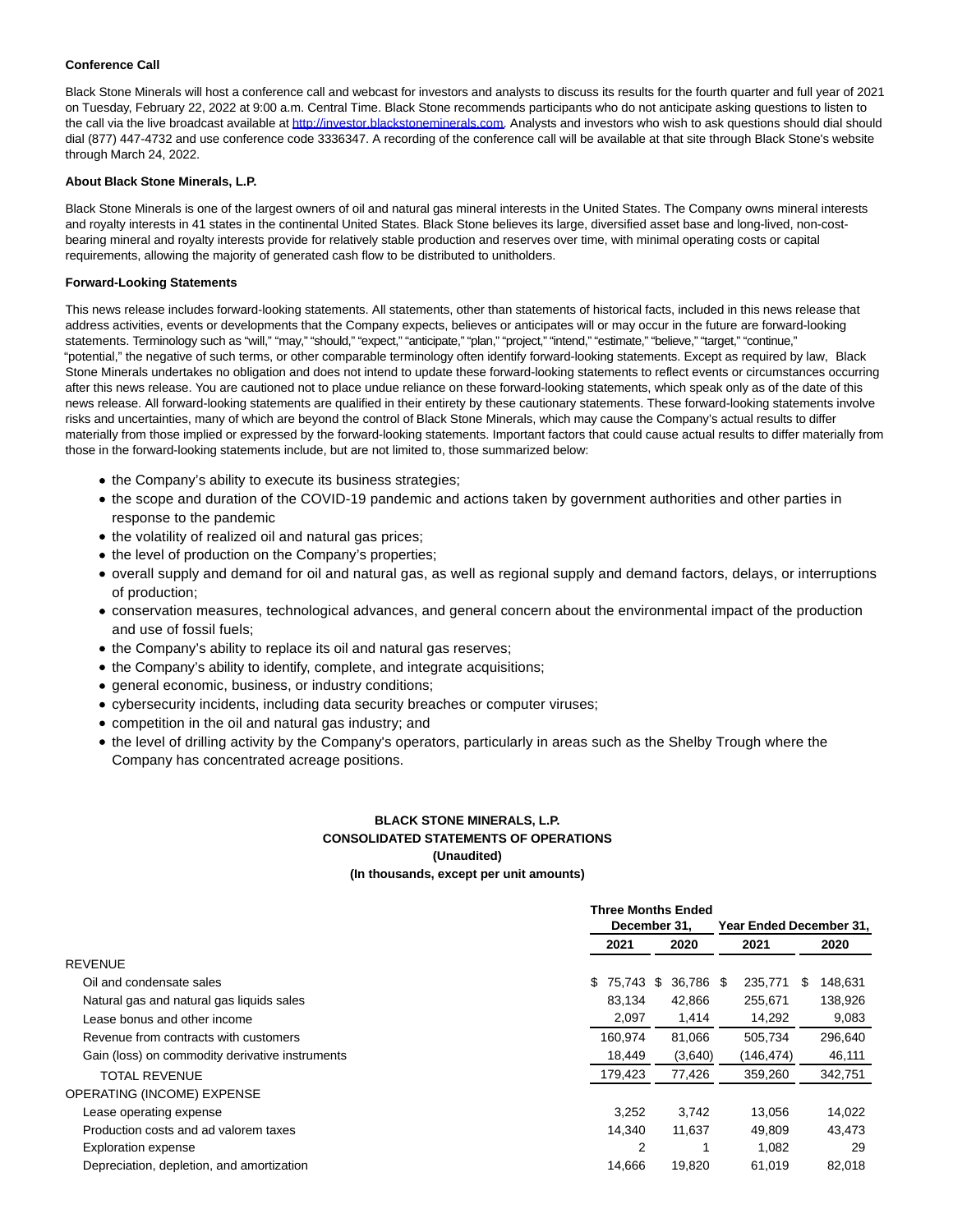| Impairment of oil and natural gas properties                           |              |                            |               | 51,031         |
|------------------------------------------------------------------------|--------------|----------------------------|---------------|----------------|
| General and administrative                                             | 11,387       | 10,245                     | 48,746        | 42,983         |
| Accretion of asset retirement obligations                              | 210          | 295                        | 1,073         | 1,131          |
| (Gain) loss on sale of assets, net                                     |              |                            | (2,850)       | (24, 045)      |
| <b>TOTAL OPERATING EXPENSE</b>                                         | 43,857       | 45,740                     | 171,935       | 210,642        |
| INCOME (LOSS) FROM OPERATIONS                                          | 135,566      | 31,686                     | 187,325       | 132,109        |
| OTHER INCOME (EXPENSE)                                                 |              |                            |               |                |
| Interest and investment income                                         |              |                            |               | 35             |
| Interest expense                                                       | (1,441)      | (1,353)                    | (5,638)       | (10, 408)      |
| Other income (expense)                                                 | 68           | 12                         | 299           | 83             |
| <b>TOTAL OTHER EXPENSE</b>                                             | (1, 372)     | (1,341)                    | (5,338)       | (10, 290)      |
| NET INCOME (LOSS)                                                      | 134,194      | 30,345                     | 181,987       | 121,819        |
| Distributions on Series B cumulative convertible preferred units       | (5,250)      | (5,250)                    | (21,000)      | (21,000)       |
| NET INCOME (LOSS) ATTRIBUTABLE TO THE GENERAL PARTNER AND COMMON UNITS | \$128,944    | \$<br>25,095               | 160,987<br>\$ | 100,819<br>S   |
| ALLOCATION OF NET INCOME (LOSS):                                       |              |                            |               |                |
| General partner interest                                               | \$           | \$                         | \$            | S              |
| Common units                                                           | 128,944      | 25,095                     | 160,987       | 100,819        |
|                                                                        | \$128,944    | \$25,095                   | \$<br>160,987 | 100,819<br>\$. |
| NET INCOME (LOSS) ATTRIBUTABLE TO LIMITED PARTNERS PER COMMON UNIT:    |              |                            |               |                |
| Per common unit (basic)                                                | S<br>0.62~\$ | $0.12$ \$                  | $0.77$ \$     | 0.49           |
| Weighted average common units outstanding (basic)                      | 208,665      | 206,748                    | 208,181       | 206,705        |
| Per common unit (diluted)                                              | 0.60         | $0.12 \text{ }$ \$<br>- \$ | 0.77          | \$<br>0.49     |
| Weighted average common units outstanding (diluted)                    | 224,069      | 207,206                    | 208,290       | 206,819        |
|                                                                        |              |                            |               |                |

The following table shows the Company's production, revenues, realized prices, and expenses for the periods presented.

|                                                        | <b>Three Months Ended</b><br>December 31,          |    |         |      | Year Ended December 31, |    |         |
|--------------------------------------------------------|----------------------------------------------------|----|---------|------|-------------------------|----|---------|
|                                                        | 2021<br>2020                                       |    |         | 2021 | 2020                    |    |         |
|                                                        | (Unaudited)                                        |    |         |      |                         |    |         |
|                                                        | (Dollars in thousands, except for realized prices) |    |         |      |                         |    |         |
| <b>Production:</b>                                     |                                                    |    |         |      |                         |    |         |
| Oil and condensate (MBbls)                             | 1,036                                              |    | 915     |      | 3,646                   |    | 3,895   |
| Natural gas (MMcf) <sup>1</sup>                        | 15,392                                             |    | 16,023  |      | 61,445                  |    | 67,945  |
| Equivalents (MBoe)                                     | 3,601                                              |    | 3,586   |      | 13,887                  |    | 15,219  |
| Equivalents/day (MBoe)                                 | 39.1                                               |    | 39.0    |      | 38.0                    |    | 41.6    |
| Realized prices, without derivatives:                  |                                                    |    |         |      |                         |    |         |
| Oil and condensate (\$/Bbl)                            | \$<br>73.11                                        | \$ | 40.20   | \$   | 64.67                   | \$ | 38.16   |
| Natural gas (\$/Mcf) <sup>1</sup>                      | 5.40                                               |    | 2.68    |      | 4.16                    |    | 2.04    |
| Equivalents (\$/Boe)                                   | \$<br>44.12                                        | \$ | 22.21   | \$   | 35.39                   | \$ | 18.89   |
| Revenue:                                               |                                                    |    |         |      |                         |    |         |
| Oil and condensate sales                               | \$<br>75,743                                       | \$ | 36,786  | \$   | 235,771                 | \$ | 148,631 |
| Natural gas and natural gas liquids sales <sup>1</sup> | 83,134                                             |    | 42,866  |      | 255,671                 |    | 138,926 |
| Lease bonus and other income                           | 2,097                                              |    | 1,414   |      | 14,292                  |    | 9,083   |
| Revenue from contracts with customers                  | 160,974                                            |    | 81,066  |      | 505,734                 |    | 296,640 |
| Gain (loss) on commodity derivative instruments        | 18,449                                             |    | (3,640) |      | (146, 474)              |    | 46,111  |
| Total revenue                                          | \$<br>179,423                                      | \$ | 77,426  | \$   | 359,260                 | \$ | 342,751 |
| <b>Operating expenses:</b>                             |                                                    |    |         |      |                         |    |         |
| Lease operating expense                                | \$<br>3,252                                        | \$ | 3,742   | \$   | 13,056                  | \$ | 14,022  |
| Production costs and ad valorem taxes                  | 14,340                                             |    | 11,637  |      | 49,809                  |    | 43,473  |
| <b>Exploration expense</b>                             | $\overline{2}$                                     |    | 1       |      | 1,082                   |    | 29      |
| Depreciation, depletion, and amortization              | 14,666                                             |    | 19,820  |      | 61,019                  |    | 82,018  |
| Impairment of oil and natural gas properties           |                                                    |    |         |      |                         |    | 51,031  |
| General and administrative                             | 11,387                                             |    | 10,245  |      | 48,746                  |    | 42,983  |
| Other expense:                                         |                                                    |    |         |      |                         |    |         |
| Interest expense                                       | 1,441                                              |    | 1,353   |      | 5,638                   |    | 10,408  |
| Per Boe:                                               |                                                    |    |         |      |                         |    |         |
| Lease operating expense (per working interest Boe)     | \$<br>8.96                                         | \$ | 5.84    | \$   | 7.00                    | \$ | 4.69    |
| Production costs and ad valorem taxes                  | 3.98                                               |    | 3.25    |      | 3.59                    |    | 2.86    |
| Depreciation, depletion, and amortization              | 4.07                                               |    | 5.53    |      | 4.39                    |    | 5.39    |
| General and administrative                             | 3.16                                               |    | 2.86    |      | 3.51                    |    | 2.82    |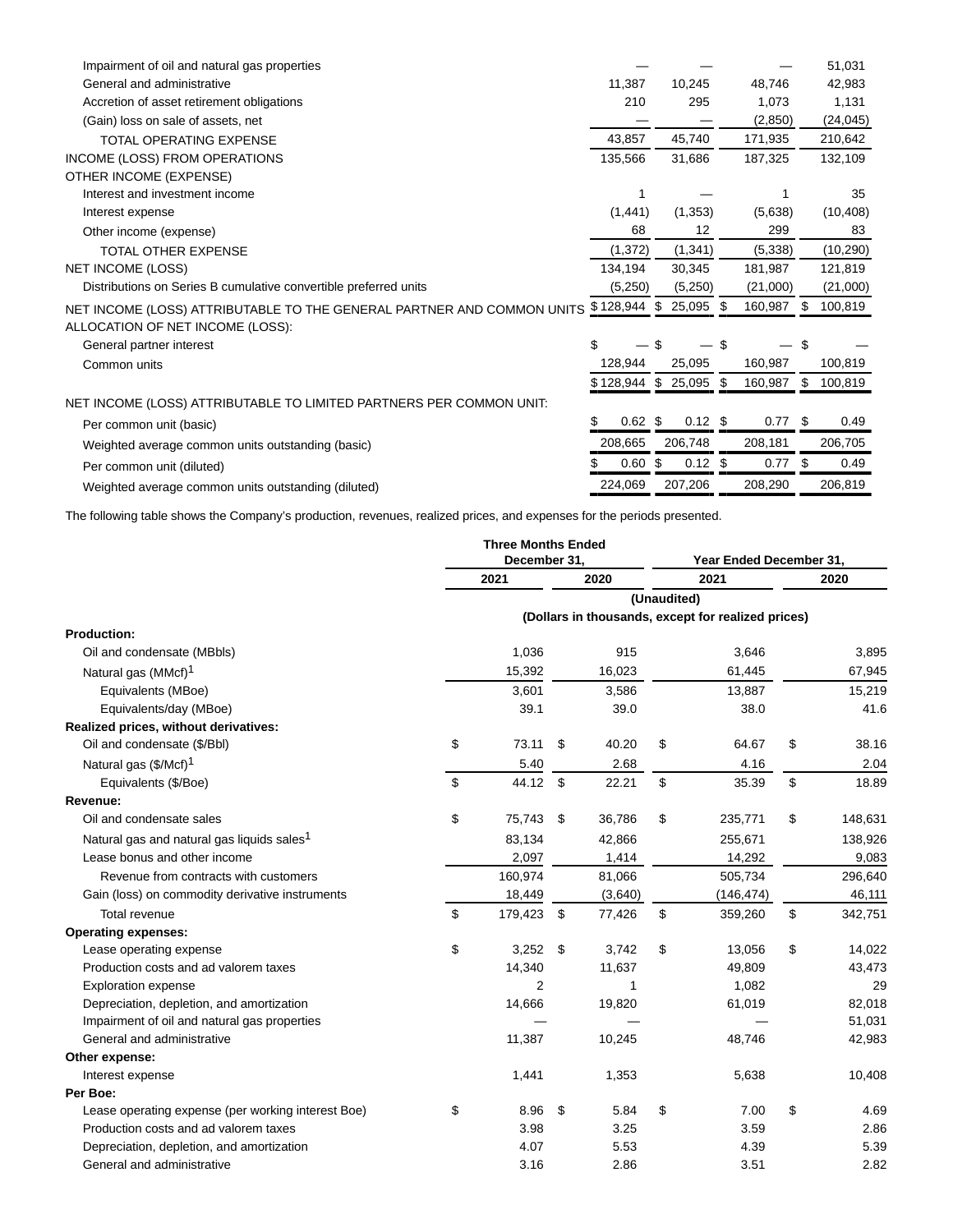<sup>1</sup> As a mineral-and-royalty-interest owner, Black Stone Minerals is often provided insufficient and inconsistent data on natural gas liquid ("NGL") volumes by its operators. As a result, the Company is unable to reliably determine the total volumes of NGLs associated with the production of natural gas on its acreage. Accordingly, no NGL volumes are included in our reported production; however, revenue attributable to NGLs is included in natural gas revenue and the calculation of realized prices for natural gas.

### **Non-GAAP Financial Measures**

Adjusted EBITDA and distributable cash flow are supplemental non-GAAP financial measures used by Black Stone's management and external users of the Company's financial statements such as investors, research analysts, and others, to assess the financial performance of its assets and our ability to sustain distributions over the long term without regard to financing methods, capital structure, or historical cost basis.

The Company defines Adjusted EBITDA as net income (loss) before interest expense, income taxes, and depreciation, depletion, and amortization adjusted for impairment of oil and natural gas properties, accretion of asset retirement obligations, unrealized gains and losses on commodity derivative instruments, non-cash equity-based compensation, and gains and losses on sales of assets. Black Stone defines Distributable cash flow as Adjusted EBITDA plus or minus amounts for certain non-cash operating activities, cash interest expense, and restructuring charges.

Adjusted EBITDA and Distributable cash flow should not be considered an alternative to, or more meaningful than, net income (loss), income (loss) from operations, cash flows from operating activities, or any other measure of financial performance presented in accordance with generally accepted accounting principles ("GAAP") in the United States as measures of the Company's financial performance.

Adjusted EBITDA and Distributable cash flow have important limitations as analytical tools because they exclude some but not all items that affect net income (loss), the most directly comparable U.S. GAAP financial measure. The Company's computation of Adjusted EBITDA and distributable cash flow may differ from computations of similarly titled measures of other companies.

|                                                            |     | <b>Three Months Ended</b><br>December 31, |    |             | <b>Year Ended</b><br>December 31, |                                         |      |           |  |
|------------------------------------------------------------|-----|-------------------------------------------|----|-------------|-----------------------------------|-----------------------------------------|------|-----------|--|
|                                                            |     | 2021<br>2020                              |    |             | 2021                              |                                         | 2020 |           |  |
|                                                            |     |                                           |    | (Unaudited) |                                   |                                         |      |           |  |
|                                                            |     |                                           |    |             |                                   | (In thousands, except per unit amounts) |      |           |  |
| Net income (loss)                                          | \$  | 134,194                                   | \$ | 30,345      | \$.                               | 181,987                                 | S    | 121,819   |  |
| Adjustments to reconcile to Adjusted EBITDA:               |     |                                           |    |             |                                   |                                         |      |           |  |
| Depreciation, depletion, and amortization                  |     | 14,666                                    |    | 19,820      |                                   | 61,019                                  |      | 82,018    |  |
| Impairment of oil and natural gas properties               |     |                                           |    |             |                                   |                                         |      | 51,031    |  |
| Interest expense                                           |     | 1,441                                     |    | 1,353       |                                   | 5,638                                   |      | 10,408    |  |
| Income tax expense (benefit)                               |     | (4)                                       |    |             |                                   | (135)                                   |      | 8         |  |
| Accretion of asset retirement obligations                  |     | 210                                       |    | 295         |                                   | 1,073                                   |      | 1,131     |  |
| Equity-based compensation                                  |     | 2,513                                     |    | 2,322       |                                   | 12,218                                  |      | 3,727     |  |
| Unrealized (gain) loss on commodity derivative instruments |     | (75, 387)                                 |    | 18,195      |                                   | 33,528                                  |      | 35,238    |  |
| (Gain) loss on sale of assets, net                         |     |                                           |    |             |                                   | (2,850)                                 |      | (24, 045) |  |
| <b>Adjusted EBITDA</b>                                     |     | 77,633                                    |    | 72,331      |                                   | 292,478                                 |      | 281,335   |  |
| Adjustments to reconcile to Distributable cash flow:       |     |                                           |    |             |                                   |                                         |      |           |  |
| Change in deferred revenue                                 |     | (2)                                       |    | (76)        |                                   | (18)                                    |      | (391)     |  |
| Cash interest expense                                      |     | (1,094)                                   |    | (1,091)     |                                   | (4,059)                                 |      | (9,364)   |  |
| Preferred unit distributions                               |     | (5,250)                                   |    | (5,250)     |                                   | (21,000)                                |      | (21,000)  |  |
| Restructuring charges <sup>1</sup>                         |     |                                           |    |             |                                   |                                         |      | 4,815     |  |
| Distributable cash flow                                    | \$. | 71,287                                    | \$ | 65,914      | \$                                | 267,401                                 | \$   | 255,395   |  |
| Total units outstanding <sup>2</sup>                       |     | 209,118                                   |    | 207,266     |                                   |                                         |      |           |  |
| Distributable cash flow per unit                           |     | 0.341                                     |    | 0.318       |                                   |                                         |      |           |  |

<sup>1</sup> Restructuring charges include non-recurring costs associated with broad workforce reduction in the first quarter of 2020.

 $2$  The distribution attributable to the quarter ended December 31, 2021 is calculated using 209,118,081 common units as of the record date of February 16, 2022. Distributions attributable to the quarter ended December 31, 2020 were calculated using 207,266,383 common units as of the record date of February 16, 2021.

#### **Proved Oil & Gas Reserve Quantities**

A reconciliation of proved reserves is presented in the following table:

|                                              |        | <b>Crude Oil Natural Gas</b> | Total    |
|----------------------------------------------|--------|------------------------------|----------|
|                                              | (MBbI) | (MMcf)                       | (MBoe)   |
| Net proved reserves at December 31, 2020     | 15,952 | 240.211                      | 55.987   |
| Revisions of previous estimates              | 4,817  | 38.537                       | 11.240   |
| Purchases of minerals in place               | 272    | 216                          | 308      |
| Sales of minerals in place                   | (135)  | (6, 194)                     | (1, 167) |
| Extensions, discoveries, and other additions | 1.911  | 32.592                       | 7.343    |